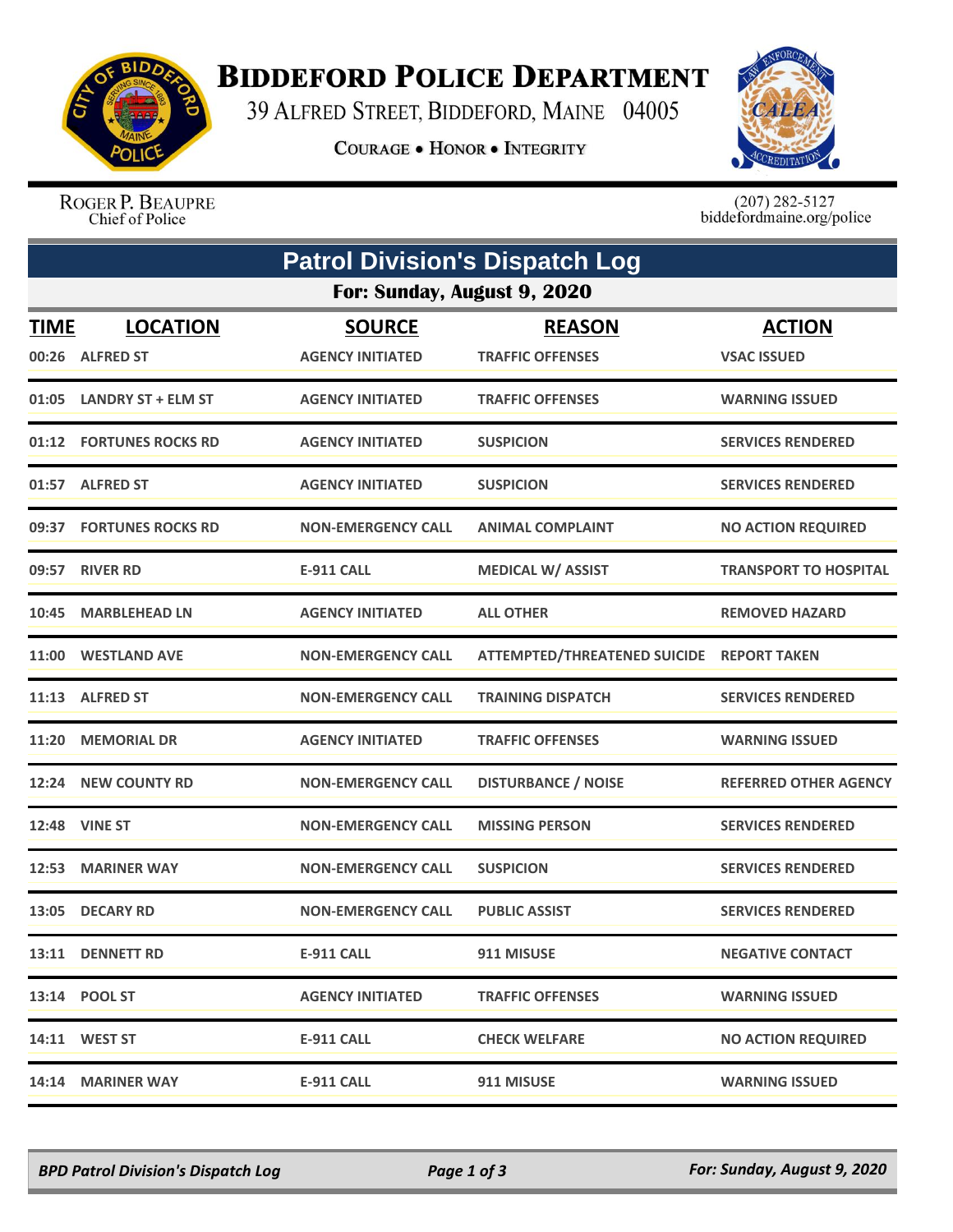| <b>TIME</b>  | <b>LOCATION</b>                                | <b>SOURCE</b>                     | <b>REASON</b>                                                | <b>ACTION</b>             |
|--------------|------------------------------------------------|-----------------------------------|--------------------------------------------------------------|---------------------------|
|              | 14:32 INNER CIR                                | <b>NON-EMERGENCY CALL</b>         | ATTEMPTED/THREATENED SUICIDE UNFOUNDED                       |                           |
|              | 14:44 BEACH HOUSE LN                           | <b>E-911 CALL</b>                 | 911 MISUSE                                                   | <b>DISPATCH HANDLED</b>   |
|              | <b>14:52 MAIN ST</b>                           | <b>E-911 CALL</b>                 | 911 MISUSE                                                   | <b>DISPATCH HANDLED</b>   |
|              | 15:51 WEST ST                                  | <b>NON-EMERGENCY CALL</b>         | <b>JUVENILE OFFENSES</b>                                     | <b>NO ACTION REQUIRED</b> |
|              | 16:00 ELM ST                                   | <b>NON-EMERGENCY CALL</b>         | <b>ANIMAL COMPLAINT</b>                                      | <b>SERVICES RENDERED</b>  |
|              | 16:24 SUMMER ST                                | <b>E-911 CALL</b>                 | 911 MISUSE                                                   | <b>DISPATCH HANDLED</b>   |
|              | 16:35 ALFRED ST + WELLSPRING RD                | <b>AGENCY INITIATED</b>           | <b>TRAFFIC OFFENSES</b>                                      | <b>NO VIOLATION</b>       |
|              | 16:36 FREEMAN ST                               | <b>NON-EMERGENCY CALL</b>         | <b>ROAD HAZARD</b>                                           | <b>NO ACTION REQUIRED</b> |
|              | 16:46 ELM ST                                   | <b>NON-EMERGENCY CALL</b>         | <b>ASSAULT</b>                                               | <b>REPORT TAKEN</b>       |
|              | 16:56 MAINE TPKE                               | <b>E-911 CALL</b>                 | 911 MISUSE                                                   | <b>CALL TRANSFERRED</b>   |
|              | 17:07 MAIN ST + ALFRED ST                      | <b>WALK-IN AT STATION</b>         | <b>ARTICLES LOST/FOUND</b>                                   | <b>REPORT TAKEN</b>       |
|              | 17:08 ANDREWS RD                               | <b>E-911 CALL</b>                 | 911 MISUSE                                                   | <b>DISPATCH HANDLED</b>   |
|              | 17:12 SEVENTH ST                               | <b>AGENCY INITIATED</b>           | <b>TRAFFIC DETAIL</b>                                        | <b>NO VIOLATION</b>       |
| 17:28        | <b>ANDREWS RD</b>                              | <b>E-911 CALL</b>                 | 911 MISUSE                                                   | <b>DISPATCH HANDLED</b>   |
|              | 17:32 ALFRED ST                                | <b>E-911 CALL</b>                 | ATTEMPTED/THREATENED SUICIDE TRANSPORT TO HOSPITAL           |                           |
|              | 18:09 WEST MYRTLE ST                           | <b>AGENCY INITIATED</b>           | <b>PAPERWORK</b>                                             | <b>PAPERWORK SERVED</b>   |
|              | $19:06$ MAIN ST + ELM ST                       | <b>NON-EMERGENCY CALL</b>         | <b>CHECK WELFARE</b>                                         | <b>SERVICES RENDERED</b>  |
| 19:30 IVY ST |                                                | <b>NON-EMERGENCY CALL</b>         | <b>CIVIL COMPLAINT</b>                                       | <b>SERVICES RENDERED</b>  |
|              | 20:14 BRIARWOOD DR                             | <b>AGENCY INITIATED</b>           | <b>PAPERWORK</b>                                             | <b>PAPERWORK SERVED</b>   |
|              | 20:19 ELM ST                                   | <b>AGENCY INITIATED</b>           | <b>TRAFFIC OFFENSES</b>                                      | <b>WARNING ISSUED</b>     |
|              | 21:17 ALFRED ST                                | <b>NON-EMERGENCY CALL</b>         | <b>ASSIST OTHER AGENCY</b>                                   | <b>NO ACTION REQUIRED</b> |
|              | 23:02 HILL ST + HUBERT ST                      | <b>AGENCY INITIATED</b>           | <b>TRAFFIC OFFENSES</b>                                      | <b>WARNING ISSUED</b>     |
|              | 23:07 ELM ST + PEARL ST                        | <b>AGENCY INITIATED</b>           | <b>TRAFFIC OFFENSES</b>                                      | <b>WARNING ISSUED</b>     |
|              | 23:12 ELM ST + LINCOLN ST                      | AGENCY INITIATED TRAFFIC OFFENSES |                                                              | <b>CITATION ISSUED</b>    |
|              |                                                |                                   | OFFENDER: RODNEY CARNEY  AGE: 42  RESIDENT OF: BIDDEFORD, ME |                           |
|              | <b>CHARGE: OPERATE VEHICLE WITHOUT LICENSE</b> |                                   |                                                              |                           |

*BPD Patrol Division's Dispatch Log Page 2 of 3 For: Sunday, August 9, 2020*